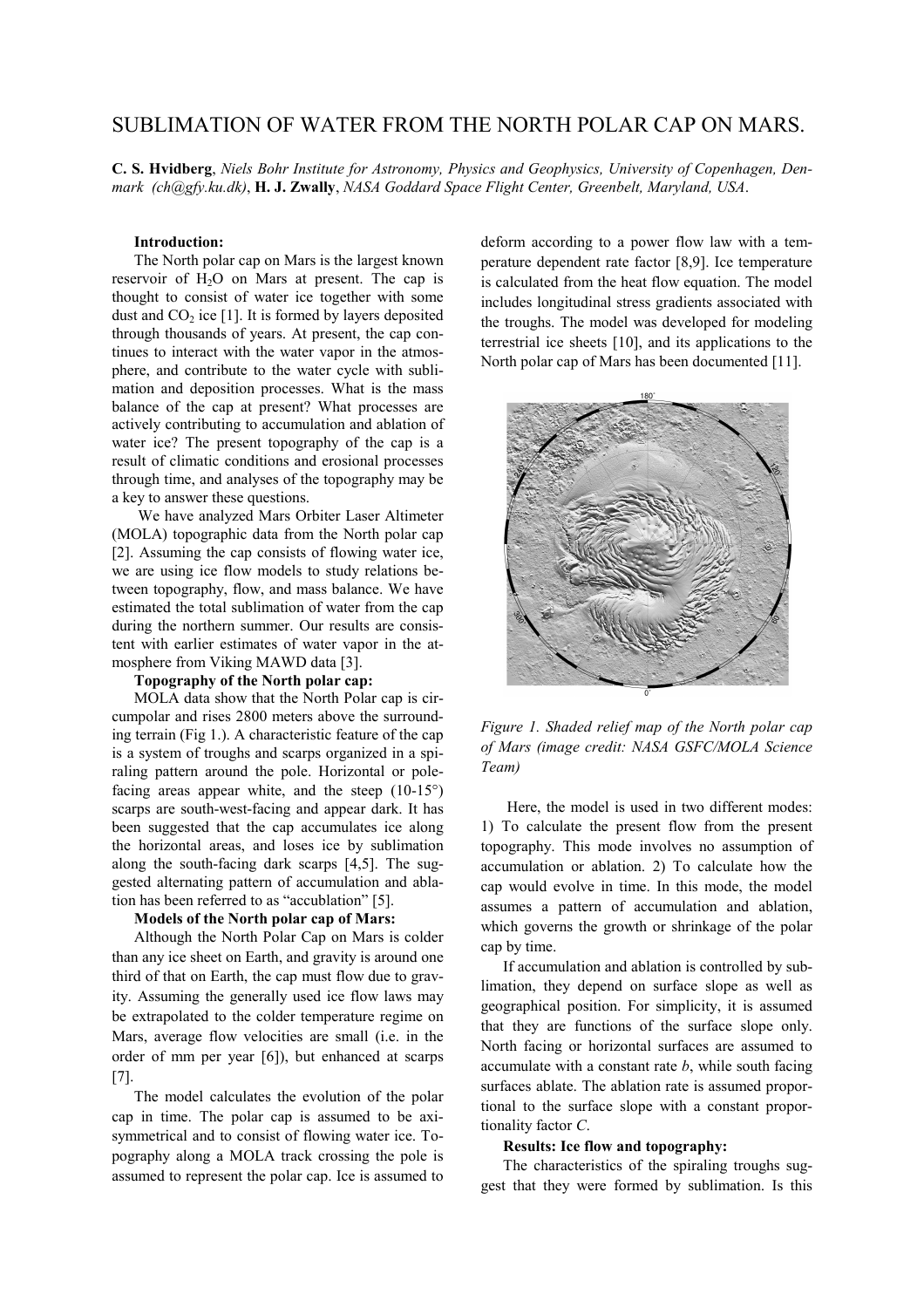process active today? How fast would ice flow close the troughs? How much sublimation is needed to keep them open? We have used topography along several MOLA tracks to obtain a relation between the required sublimation rate to keep the troughs open, and the surface slope. Here, we refer to results from MOLA track #404, which follows the 160° E longitude.

*Ice flow would close the troughs.* If there is no ablation or accumulation, the polar cap flow slowly while it smooths. Deep troughs will close in the order of  $10^5$  to  $10^6$  years, most rapidly within the first tens of thousands of years, where the surface slopes are greatest. This suggests that the troughs are forming on time scales less than  $10<sup>5</sup>$  years.

*Sublimation rates must exceed flow velocities.* We have evolved the cap by assuming patterns of accumulation and ablation. First, we assume that the deposition is 0.5 mm/year and *C* is determined in order to have an initial net mass balance along the flow line. With this pattern of accumulation and ablation, troughs migrate inward, while they smooth. The initial migration speed is in the order of cm/year. Sublimation rates are up to 5 mm/year at the steepest scarps. Troughs are closing in the order of  $10^5$  to  $10^6$ years.

We have calculated the present ice flow velocities from the present topography. Ice flow velocities are vanishing along the horizontal surfaces, but enhanced up to 5 cm/year at the steepest scarps. Sublimation rates must exceed ice flow velocities in order to keep the toughs open.

If sublimation rates are enhanced by a factor of 10 compared to the net mass balance, the troughs remain open in time. We use a deposition *b* as above, and the factor *C* at10 times the value above. Troughs are migrating inward, while the steep slopes at the scarps are preserved. The migration speed is in order of tens of cm/year. Sublimation rates are 5 cm/year at the steepest scarps (Fig. 2).

*Estimated sublimation rates.* The sublimation rates found above equals the flow velocities at the scarps, and provide an estimate of the sublimation rates required to form the troughs observed at present.

## **Sublimation from the North polar cap:**

Our analysis above shows: 1) The spiraling troughs are actively formed at present, -if not, ice flow would smooth out the troughs on short time scales. 2) The sublimation required to keep the troughs open, may be estimated from the surface slope.

We have used results from several MOLA tracks to determine the relation between required sublimation and surface slope. We have used the MOLA topography to calculate the surface slope on the cap. We calculate the total sublimation North of 80°N to be in order of  $10^{11}$  to  $10^{12}$  kg per Martian year.



*Figure 2. The surface is evolved in time assuming sublimation rates of up to 5 cm/year at the steepest scarps. The black line is the initial topography (MOLA topography along track #404). The surface is plotted every 10<sup>5</sup> years. Sublimation is sufficiently high to maintain the steep slopes at the scarps.* 

## **Discussion:**

The estimated sublimation is a minimum estimate, because higher sublimation rates would also keep the troughs open. It is a mean annual value, but all sublimation occurs during the northern summer. Our estimate is sensitive to the assumed composition of the cap. A high dust content in the cap could make the ice stiffer than pure water ice. Stiffer ice would require smaller sublimation rates to keep the troughs open.

Haberle and Jakosky [3] studied sublimation and transport of water vapor in the atmosphere of Mars. Based on Viking MAWD data, they estimated the amount of water vapor entering the atmosphere in the northern hemisphere during the northern summer. Their estimate was a maximum estimate of  $7.10^{11}$  kg. They also discussed how the atmosphere could transport this amount of water away from the cap.

In the northern summer, water may sublimate both from the North polar cap and from the northern lowlands, which were recently shown to contain large amounts of water beneath the surface [12]. However, a surface dust cover would protect subsurface ice from sublimating, e.g. as observed on terrestrial glaciers. The polar cap may thus be the dominant source of water vapor with its white surface and exposed ice deposits.

Our estimate of water sublimation from the cap is a new and completely independent estimate. The agreement with the estimate from Viking data is promising. The sublimation process may be well